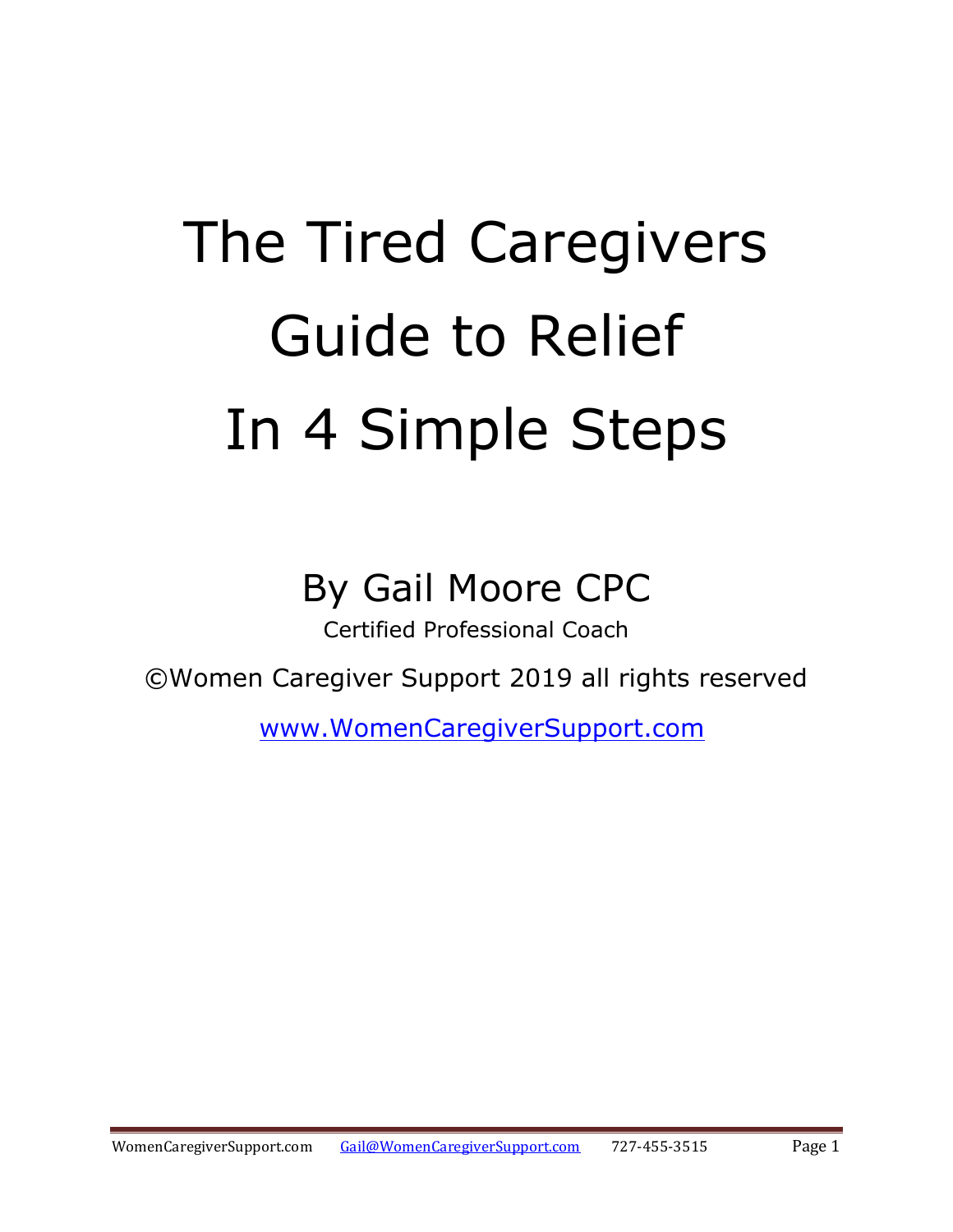#### **The Tired Caregivers Guide to Relief in 4 Simple Steps**

Some of the most common emotions that caregivers experience range on a spectrum from:

- Sadness to Grief
- Guilt to Shame
- Frustration to Rage
- Self-recrimination to Self-hatred
- Loneliness to Desolation

These on top of the physical responsibilities can often lead to exhaustion, overwhelm and depression.

Feelings are very normal and are a part of the experience of being human. It's what we do with the feelings that matter.

So here are simple yet radical steps to give you some relief. I say radical because they may seem counter-intuitive. But is what you're doing now working for you? If not, perhaps you'd be willing to try a little radical. If you do, it won't take long before you will experience at the very least, a bit of an opening, some breathing space. From my own personal experience, *I can tell you that this process transformed my life.*

Have you heard the phrase "you have to feel it in order it to heal it"?

I've often asked my clients- are you allowing yourself to feel your anger? And a typical response I receive is "well yeah, it's here what else I'm I going to do?

### **Well actually there are many things we do to avoid feeling our feelings**.

They include:

- Acting out the feeling, e.g., yelling or hitting something
- Complaining to a friend
- Distracting ourselves with something else e.g., TV, computer, etc.
- Numbing ourselves with food, alcohol, drugs, etc.

While those actions might make us feel better temporarily, they are not healthy or productive solutions. And truth is, the feelings actually get pushed further down and get compounded. They remain under wraps until oftentimes some small, unrelated event occurs and the lid blows.

Or we are so good at keeping them squelched, that the toxic energy slowly permeates into the body causing a physical and or mental dis-ease that can no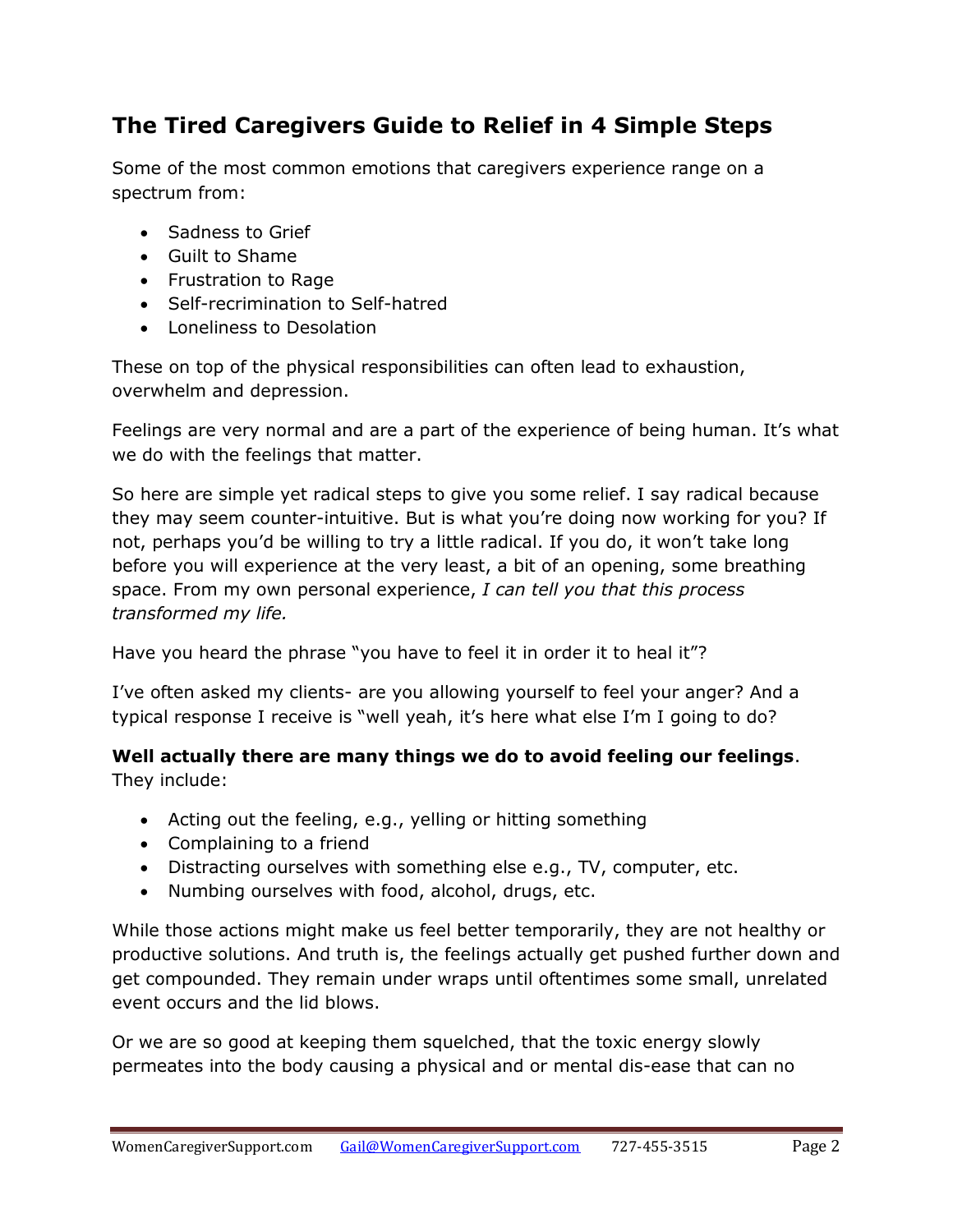longer be overlooked. But one way or another, our feelings or their aftermath will have to be dealt with. So why not now before they wreak havoc?

#### **And the upside is that there is no greater freedom than to:**

- no longer resist and be fearful of our emotions
- recognize that we have emotions but we are not our emotions
- have a way to honor them as a part of being human and to allow them pass through

You may have heard the expression "what you resist persists". These pithy little sayings are carriers of the truth!

#### **So if you're feeling adventuresome…or desperate, I encourage you to give these simple steps a try.**

In the beginning it's best not to wait until you have an emotional upset to practice this process. Because unless you have someone to guide you through it, odds are the pull of the old habit patterns will be too strong. The probability is you won't even remember the process much less how to do it.

So you will want to set aside some time, even 3- 5 minutes to practice.

Start with an emotional experience that is on the mild to moderate size. You want to be able to have the emotions come up fairly easily. But you don't want them be so strong that you're unable to focus on the exercise and experience the benefits.

First, how is it that we "feel"? By the very nature of the word "feel" it indicates the body. When we "feel" something from outside the body, it's via touch. When feel something inside the body, it's via emotions. But whether its touch or emotions what is created is sensations or feelings.

#### **The Process:**

1. Make yourself comfortable, close your eyes and begin recalling a mild to moderate emotional experience.

2. Once the story has evoked the emotions, let the story go. Then put your entire focus on the sensations, the energy in the body that was created by those emotions.

3. Become curious, and notice where the sensations are. What does the sensation of the emotion feel like in the human body? Notice where they are, do they move or are they stagnant? Is there a temperature or a color? What's the size, etc. By exploring the sensations in this way, oftentimes they will simply dissolve.